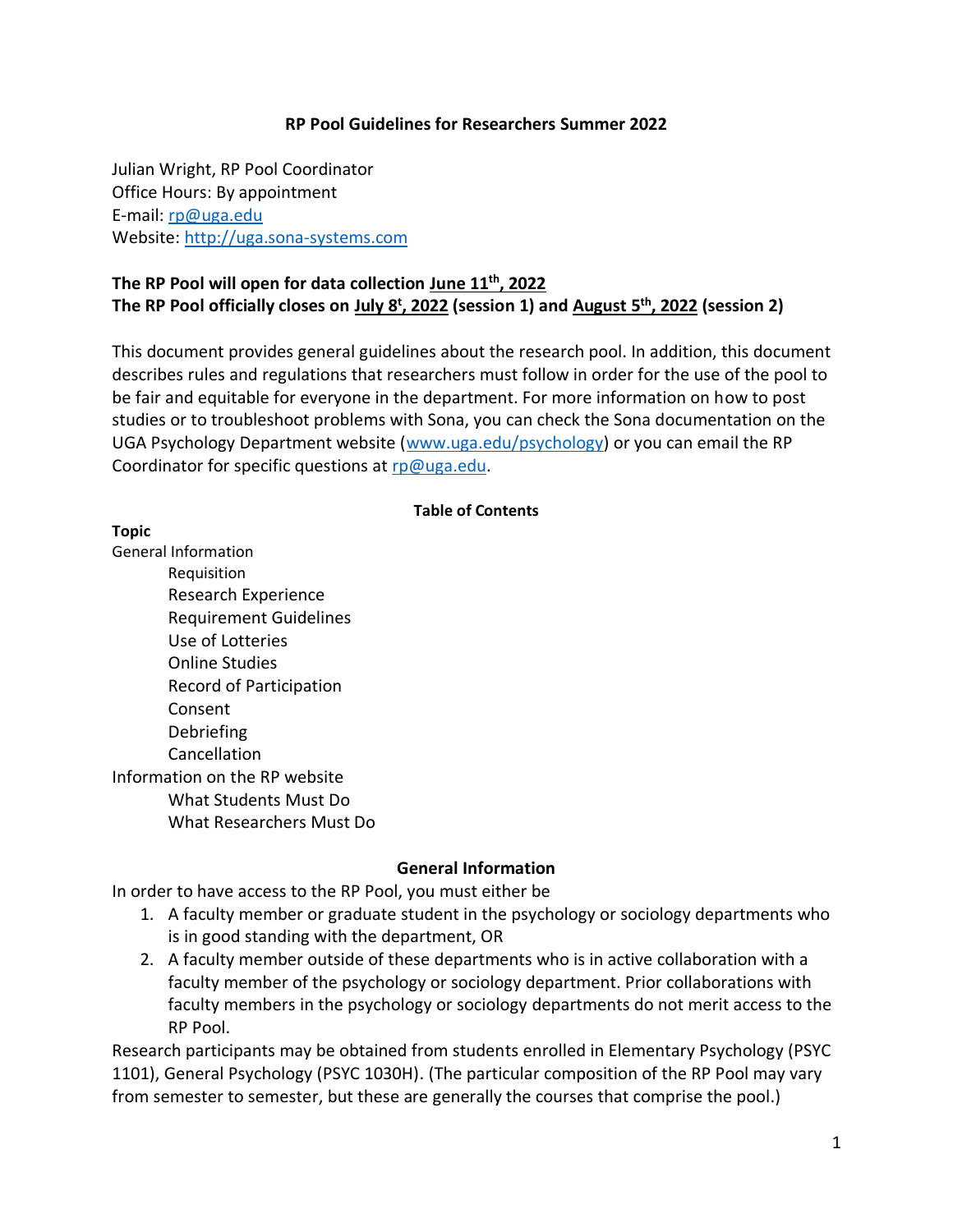Research participation by these students is intended to be a learning experience for them. The students' research orientation requirement (whether it be participation in research or summarizing research articles) is basically the equivalent of the lab section in, for example, a physics course— it is intended to familiarize the students with current research topics and techniques.

Because many researchers depend on this source for research participants, all users of the system must treat research participants with courtesy and consideration. Care should also be taken to ensure that the students' participation is a learning experience. Investigators who fail to observe the guidelines described in this document may be denied access to the RP Pool.

## **Requisition**

Prior to running any research participants, prospective investigators must

- 1. Receive approval from the Institutional Review Board (IRB).
- 2. Set up your experiment on Sona Systems. Once you get done it will ask you to send a request to activate the study--be sure to send this request in order to activate your study.
- 3. Included in this request, make sure to forward me an email indicating IRB approval. You will receive verification of your approval from me once you have forwarded this information.

# **Research Experience Requirement**

**For summer 2022, all students are required to earn 6.5 research credits**. Otherwise, their final grade will be penalized.

(Students are NOT required to participate in psychology studies. Alternatively, they may choose to complete research alternative opportunities posted in the Sona system.

# **Please observe the following guidelines:**

- Inducements may not be posted on the experimental listing (e.g., "This experiment takes only 15 MINUTES" or "Fun, Fun, Fun"). In addition, the RP Committee has decided that students may not receive both course credit and monetary compensation for participation in the same study. In addition, lotteries are not permitted (see below). This is seen as an extra inducement, and would give unfair advantage to one study over all the others. The RP Pool was established to give all researchers equal access to research participants.
- Researchers using the RP Pool are not allowed to go into PSYC 1101 classes to recruit participants for research projects, even if the instructor has agreed to let you do so. The only form of recruitment allowed is the sign-up procedure on the website. This ensures that everyone has equal access to the RP Pool.
- Participants have the option of not participating in a study or terminating participation at any point during the session. If a participant refuses to participate, give the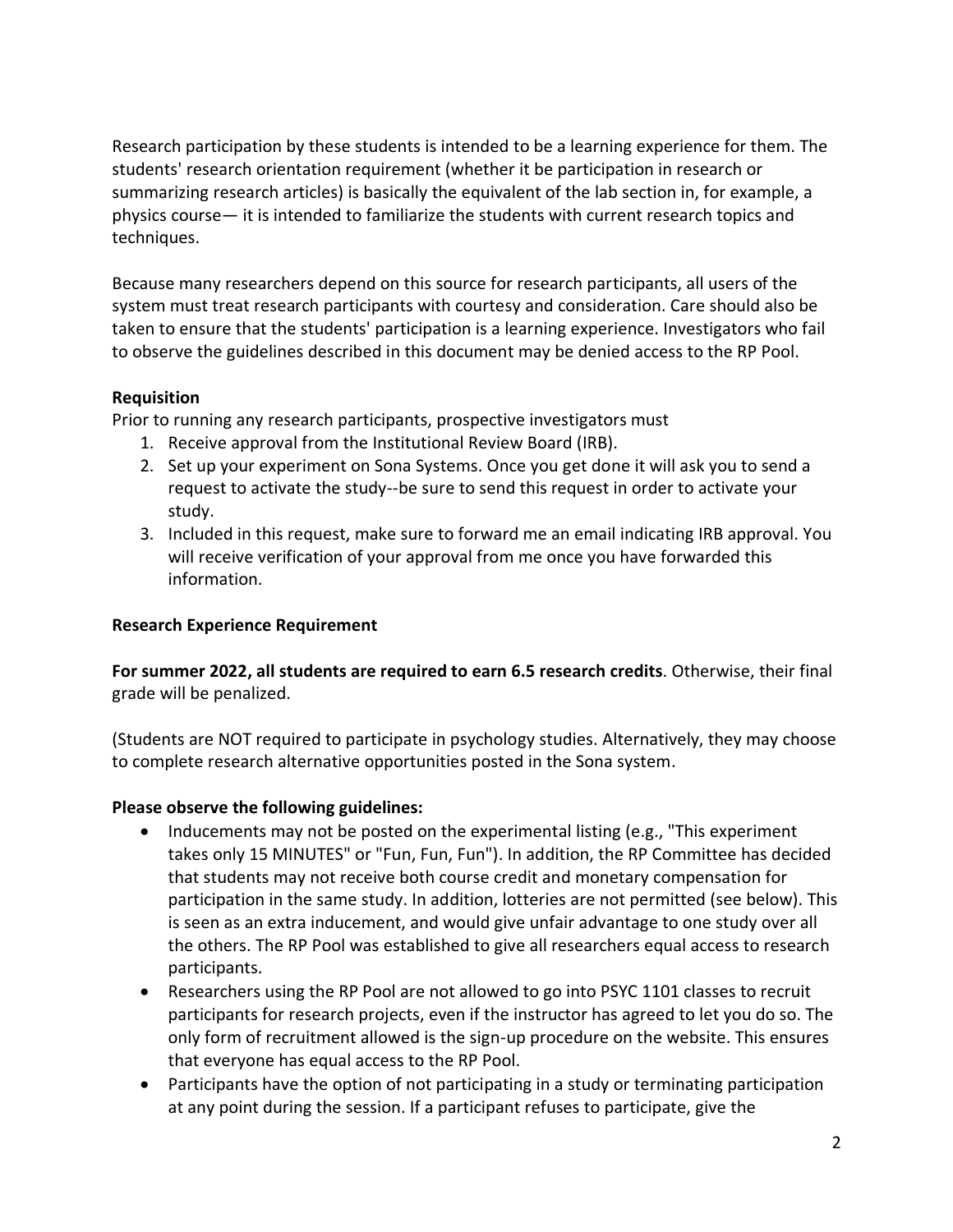participants the full amount of credit for participating in the study (or for participating in the first session for multi-part studies). Participants should not be penalized in any way for deciding not to participate in a study. For example, if a student shows up for a 1.0 credit study, reads the consent form, and subsequently decides that he or she does not want to participate (or signs the consent form and later changes his or her mind), the student still should receive the full amount of 1.0 credit.

- Regarding the number of credits that participants receive for participating in a study, participants should always receive at least the amount they signed up for. It is the responsibility of the researcher to provide a reasonably accurate estimate of how long studies will take for participants to complete on average. If participants end up taking longer than what they signed up for, the credit should be adjusted accordingly. For example, if a study is worth 2.0 credits, but a participant takes 2 hours and 15 minutes to complete the study, he or she should receive 2.5 credits. This adjustment can be easily made for each individual on your schedule (changing it for one person will not affect the entire list).
- Psychology faculty and graduate students are allowed to have accounts on the Sona Systems website. To request an account, email the RP Coordinator [\(RP@uga.edu\)](mailto:RP@uga.edu) with the name and email to be associated with the account. Undergraduate research assistants are not permitted to have researcher accounts on the Sona Systems website. Usually, the best option is for a researcher to create a Lab login that will be used for many researchers and attached to many studies. The login and password would be labspecific and would be what undergraduate research assistants use to post study times, credit participants, etc.
- Credits should only be granted to participants who fulfilled the study requirements. For example, if participants only participate in Part 1 of a study and not Part 2, they only receive credit for their participation in Part 1.
- In order to maintain the RP Pool as a common good for researchers, there will be use restrictions as follows: No single study may use more than 10% of the pool's available participant hours and no single lab may use more than 20% of the pool's available participant hours. The RP Pool Committee will monitor participant hour usage and notify the appropriate researchers if/when these limitations are reached. The RP Pool Committee reserves the right to suspend any study or lab's use of the RP Pool at any time in order to ensure all researchers have access to participants.

## **Use of Lotteries**

Although IRB sometimes approves the use of lotteries in experimental research, users of the RP Pool may not use lotteries because the RP Committee believes that such use violates the notion of equal access to research participants by all users of the RP Pool. You may not allow your participants to "gamble" with their RP credits.

**Investigators who fail to observe the guidelines described in this document may be denied access to the RP Pool.**

#### **Record of Participation**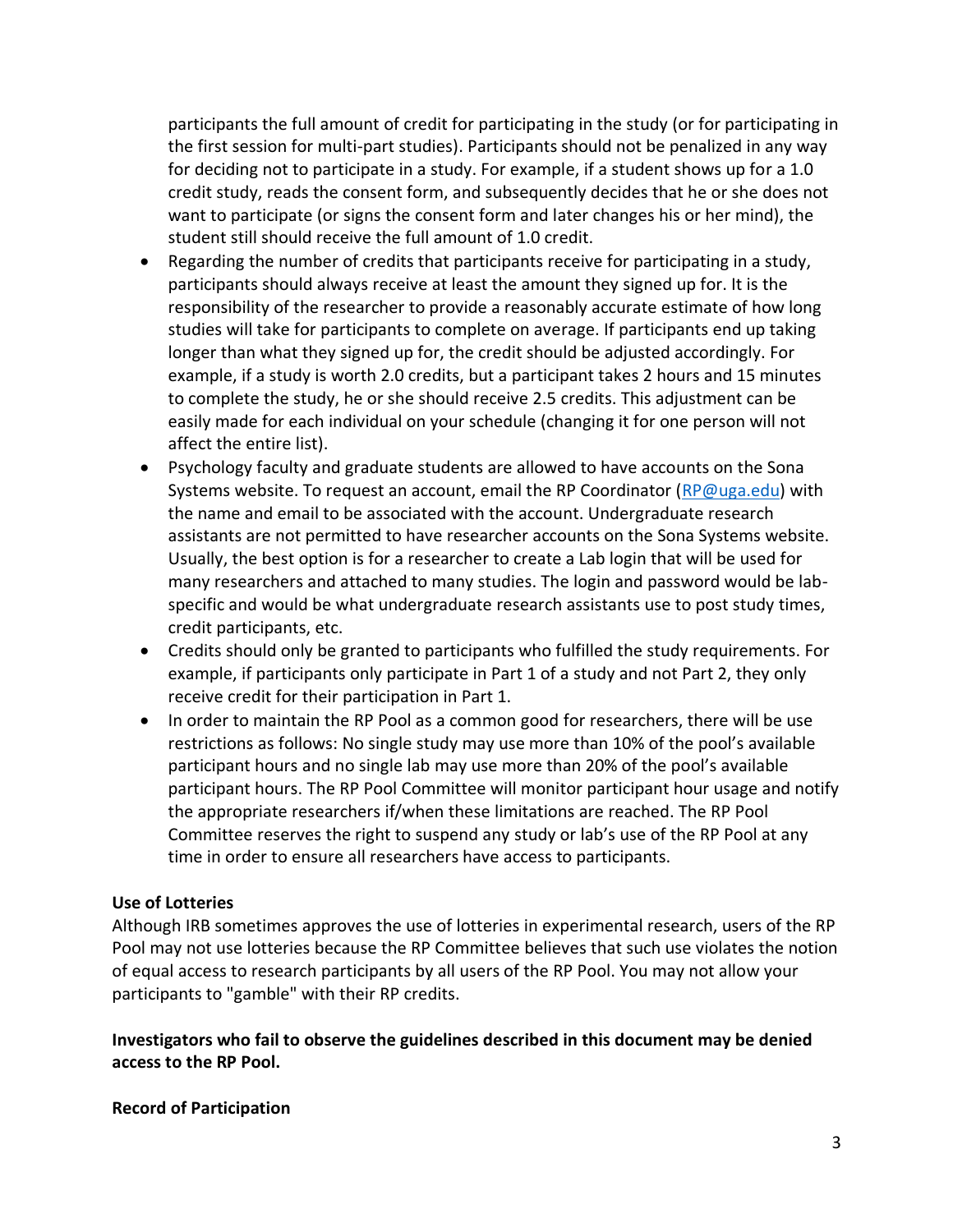Each research participant is entitled to one half-credit (0.5) for each half-hour or part of a halfhour of participation. For example, if your study takes 20 minutes, the research participant receives one half-credit. If your study takes 75 minutes, the research participant receives 1.5 credits. You may not give extra credits (e.g., 3 credits for 2 hours) as an inducement to get students to participate in a study.

Award your credits on a regular basis, preferably at least once a week (or every time you view your schedule). All credit submissions are due by 5:00 PM on December 9th. Researchers who turn in credit submissions late or run studies while the RP pool is closed may lose their RP pool privileges for the next semester.

## **Consent Forms**

Each research participant must sign a legally effective informed consent statement that has been approved by IRB before participating in a study.

## **Debriefing**

All research participants are to be provided with a clear post-study debriefing. This must constitute a learning experience for the research participant. This usually consists of a full explanation of everything that happened during the session, what was being studied, and a summary of your hypotheses. Phrasing of the presentation must be in the manner understandable to the student, and questions should be encouraged and answered.

If deception was used in the study, you must explain three things to the participants: 1) what you did not tell them, 2) why you did not tell it to them, and 3) what your hypotheses/predictions are.

## **Cancellation**

Students may cancel their appointments without penalty by logging onto the web site at least 24 hours in advance of the appointment. In cases where the cancellation is received less than 24 hours in advance, the system will not allow the participant to cancel. For such emergencies, the participant will contact the Investigator directly to cancel the appointment.

In general, unexcused no-shows should only be given in extreme circumstances. If participants make a reasonable attempt to contact the Investigator in advance of the study, the participant should be given an excused no-show and allowed to sign up again at a later date. If participants fail to show up at all or do not contact the researcher, an unexcused no-show is appropriate.

If a researcher must cancel an appointment more than 24 hours in advance this can be done easily in Sona. **This should not happen often, but if a researcher has to cancel appointment times within 24 hours, participants should be awarded credit for the study automatically. The RP Pool Committee reserves the right to restrict RP Pool usage if a researcher is routinely cancelling credits within the 24-hour window.**

**Information about the RP website**